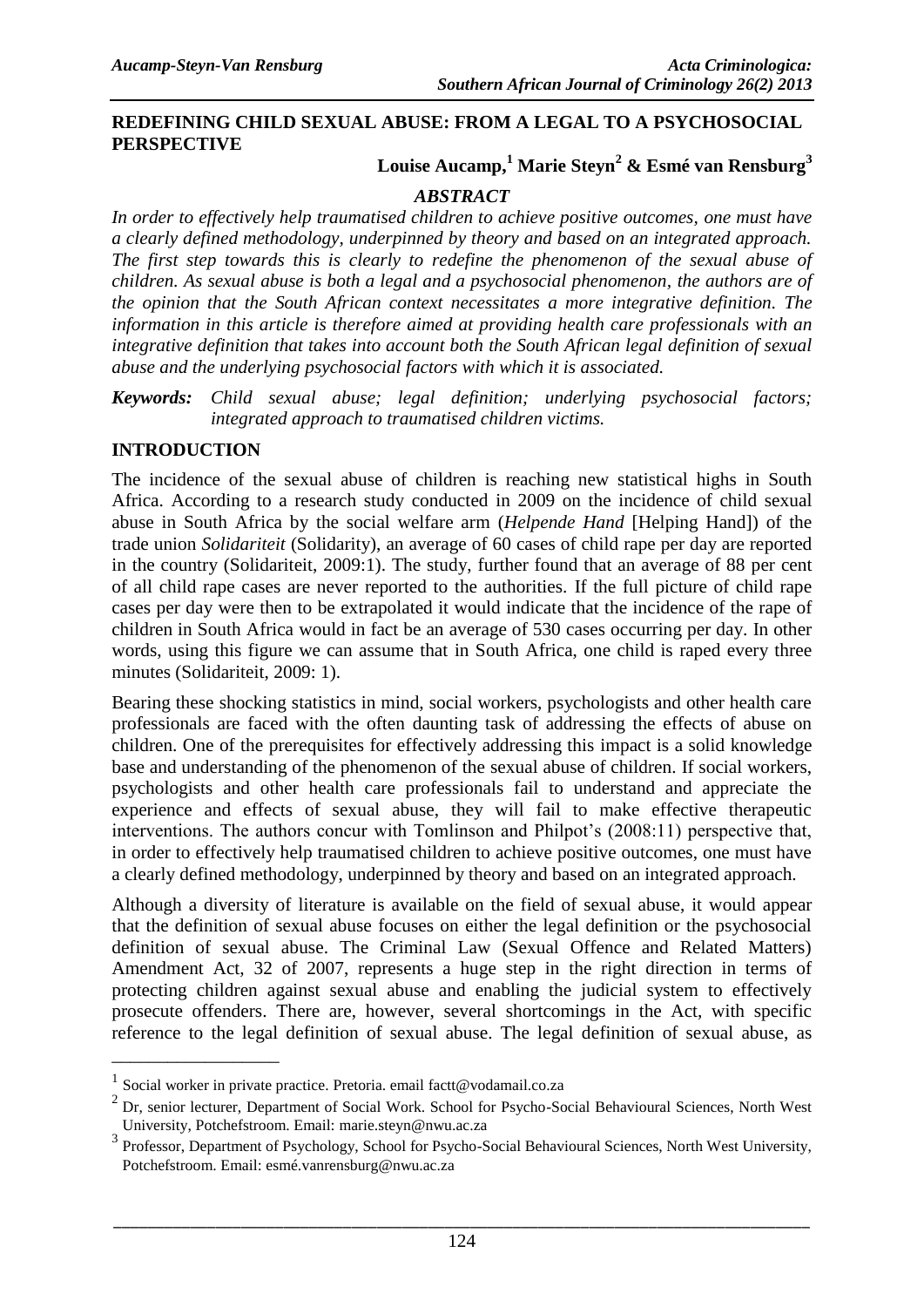expressed in the Act, falls short when it comes to both non-contact sexual behaviour, as well as a comprehensive definition of grooming as integral parts of sexual abuse. The shortcomings in the legal definition of sexual definition will be discussed under the summary of the legal definition.

In attempting to truly understand the sexual abuse of children, a definition of abuse further needs to incorporate the dynamics exclusive to the phenomenon of child sexual abuse. As sexual abuse is both a legal and a psychosocial phenomenon, the authors are of the opinion that a more integrative definition is necessary in the South African context. The first step in developing a clearly defined methodology as the foundation to an integrated approach therefore lies in redefining the phenomenon of the sexual abuse of children. The information in this article is therefore aimed at providing health care professionals with an integrative definition that takes into account both the South African legal definition of sexual abuse and the underlying psychosocial factors with which it is associated.

# **THE AIM AND OBJECTIVES OF THE ARTICLE**

The aim of this article is to redefine sexual abuse from a legal to a psychosocial perspective. In order to do this the article will:

- Summarise the legal definition of childhood sexual abuse within the South African context;
- Critically evaluate current definitions of sexual abuse from a psychosocial perspective;
- Formulate a new integrative definition of sexual abuse that encompasses both legal and psychosocial factors pertaining to child sexual abuse.

# **A LEGAL AS OPPOSED TO A PSYCHOSOCIAL PERSPECTIVE ON SEXUAL ABUSE**

The sexual abuse of children encompasses a wide spectrum of acts about which professionals often disagree as to both when and whether certain sexual acts are abusive. When attempting to define sexual abuse the following components must be considered:

- Legal definition of sexual abuse;
- Types of sexual behaviour:
- Parameters of both abusive and non-abusive sexual encounters: and
- Psychosocial definition of sexual abuse.

For the purposes of this article, a summary of the legal definition of sexual abuse will be provided. For a more thorough discussion of the legal definition, the reader is referred to Aucamp, Steyn and Van Rensburg (2012: 1-10). The focus of this article, in terms of defining sexual abuse, will be on the psychosocial components of a definition of sexual abuse.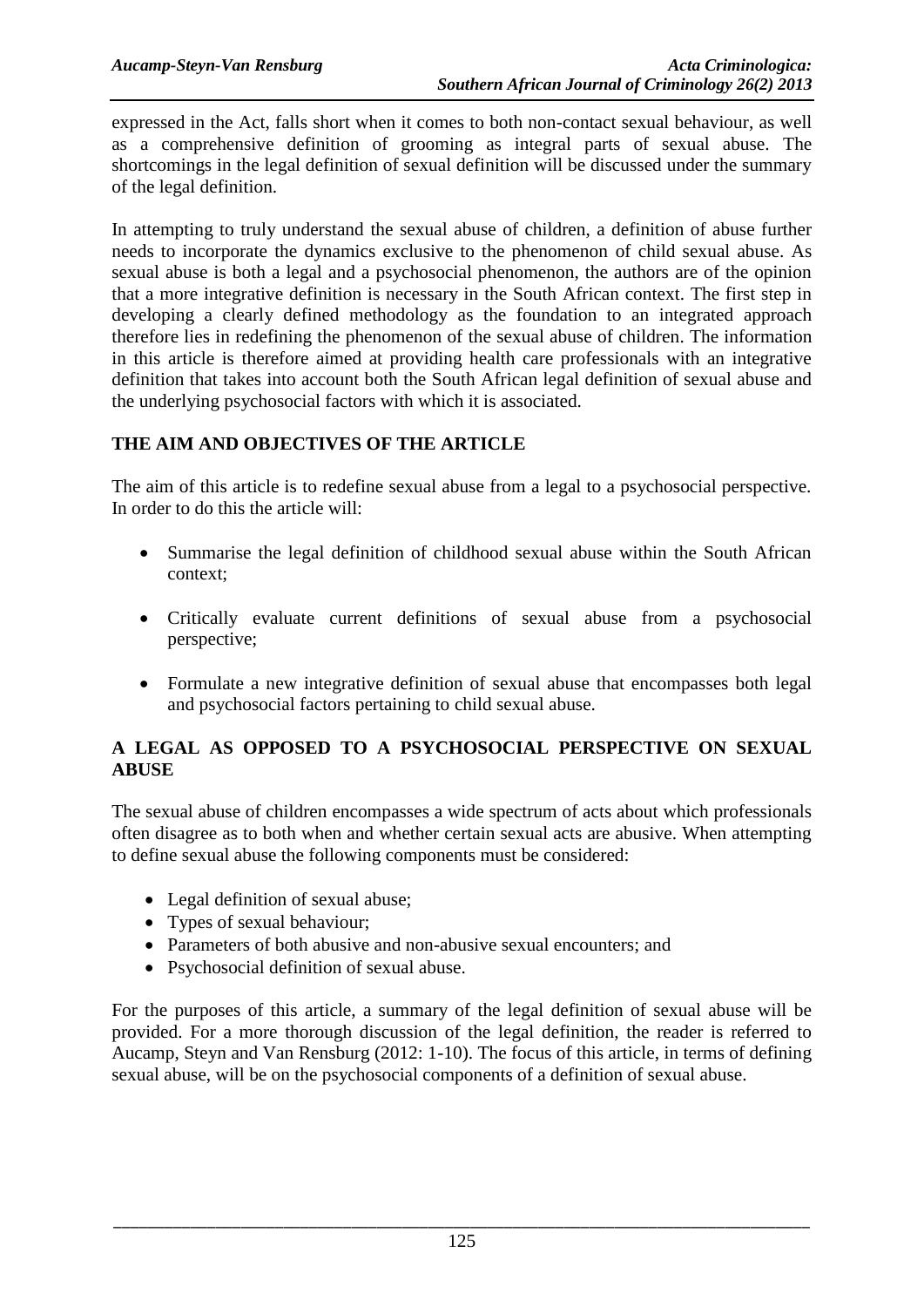# **SUMMARY OF THE LEGAL DEFINITION OF SEXUAL ABUSE AND TYPES OF SEXUAL BEHAVIOUR**

From the legal point of view the perpetrator of sexual abuse is defined by the Criminal Law Sexual Offences and Related Matters Amendment Act 32 of 2007, as any person who engages a child ('*person under the age of 18'*) with or without the consent of the child, in a sexual act. '*Sexual act'* is defined as an act of sexual penetration or an act of sexual violation. '*Sexual penetration'* can be seen as any sexual form of penetration to any extent whatsoever by the genital organ, any body part and/or object by one person into, or beyond, the genital organs, anus or mouth of another person (Criminal Law Sexual Offences and Related Matters Amendment Act 32 of 2007).

The terms sexual penetration and sexual violation, as described in the Act, provide healthcare professionals with the legal definition of what is often referred to in sexual abuse literature as contact sexual abuse. In the literature, the definition of contact sexual abuse is, however, broader than the legal definition, insofar as it is described as sexually abusive behaviour where there is direct or indirect contact between the child's and the perpetrator's bodies (Potgieter, 2000:19; Faller, 2003:21-22; Stop it Now, 2008).

A very considerable number of sexually abusive behaviours as described in literature can be seen as non-contact sexual abuse. This is seen as sexually abusive behaviour whereby there is no direct contact between the child's body and that of the alleged perpetrator, and thus involves other forms of sexually abusive behaviour in which actual physical contact is excluded (Potgieter, 2000:19; Faller, 2003:21-22; Stop it Now, 2008). Non-contact sexually abusive behaviour that constitutes an offence within the Act is limited to the following:

- a) the offence of compelling or causing a child to witness pornography and;
- b) the offence of compelling or causing a child to witness a sexual offence, a sexual act or self-masturbation (Criminal Law Sexual Offences and Related Matters Amendment Act 32 of 2007: (3) (19a,b & c,); (21,1, 2 & 3)).

Note that this Act criminalises all these sexual abuse behaviours.

Although the Act does make reference to behaviours that literature would describe as noncontact sexual abuse, it does not treat these behaviours as sexual abuse, but rather as the offence of compelling or causing a child to witness certain acts, which surely would be treated as a lesser offence.

Although the Criminal Law Sexual Offences and Related Matters Amendment Act 32 of 2007 is a great advance on previous legislation in this regard, literature on sexual abuse illustrates the shortcomings in the Act by providing health care professionals with a far broader definition of sexual abuse. Such a definition is needed when it comes to non-contact sexual behaviours that often form an aspect of sexual abuse and grooming. These non-contact sexual behaviours should further be clearly linked to grooming. In the event of these behaviours forming part of the abusive experience, the presence of these acts should constitute grooming.

Health care professionals should not only be knowledgeable about legislation relevant to sexual abuse, but should also be aware of the shortcomings in the legislation, so that they can take on the responsibility of acting in the best interests of the child, either by promptly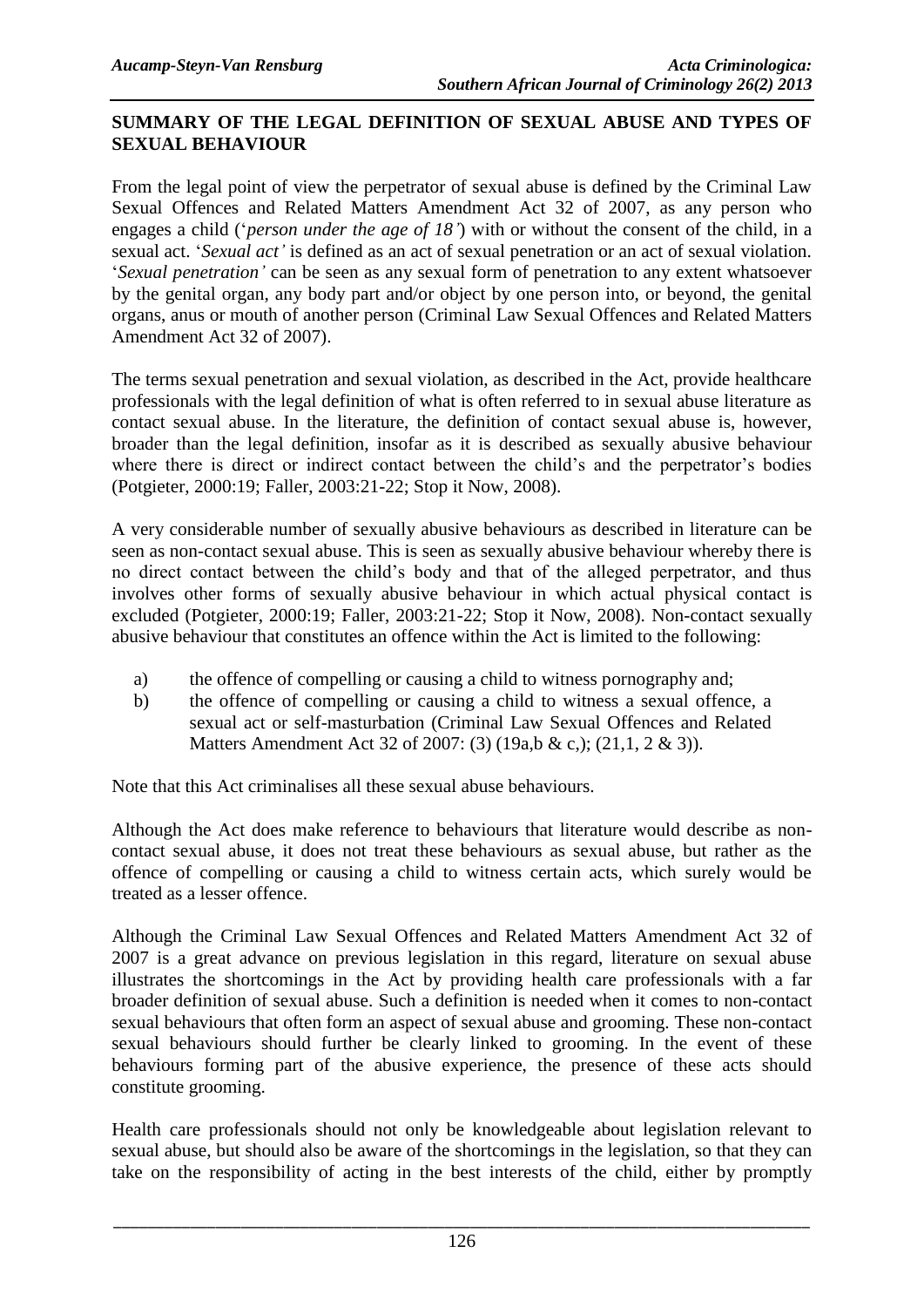reporting matters of alleged sexual abuse or by speaking on behalf of children, and educating the court and others on the areas in which legislation falls short (Aucamp, Steyn & Van Rensburg: 2012:9).

# **DEFINING SEXUAL ABUSE FROM A PSYCHOSOCIAL PERSPECTIVE**

Although the Criminal Law Sexual Offences and Related Matters Amendment Act (32 of 2007) provides a solid explanation of which contact and non-contact behaviours can be seen as sexual offences against children, definitions of sexual abuse, as found in some literature, seem to encompass other common components that are not included in the legal perspective.

From psychosocial literature on sexual abuse, certain common components can be identified when attempting to define sexual abuse. These components can also be seen as the parameters defining abusive as opposed to non-abusive behaviour. These parameters include:

- behaviour where the motivation of the perpetrator is their own sexual pleasure or gratification;
- difference in status between the perpetrator and the victim;
- lack of mutual consent (Draucker, 2002:3; Wickham & West, 2002:3; Delany, 2005:3; Van Dam, 2006:48).

The first step in attempting to formulate a comprehensive psychosocial definition of sexual abuse begins with a critical study of the various parameters defining abusive behaviour.

#### **Motivation of the perpetrator as a factor defining behaviour as abusive**

One of the first parameters found in literature defining behaviour as sexually abusive is the motivation underlying the alleged offender's behaviour (Draucker, 2002:3; Wickham & West, 2002:3; Delany, 2005:3; Van Dam, 2006;48). In the authors' opinion, the motivation of the perpetrator is a very important factor in deciding whether or not behaviour can be seen as abusive. Often an action, such as touching a child's genitals, could be seen as abusive or nonabusive, depending on the perpetrator's motivation.

If a parent is putting ointment on a child's genitals because the child has a rash this surely cannot be seen as sexually abusive, as the parent's intention is to help the child by soothing the rash. Yet if the same parent were to put ointment on a child's genitals in order to stimulate the child sexually, the same behaviour would be seen as abusive.

However, the perpetrator's motivation as a factor determining whether or not an act can be seen as abusive poses various difficulties. The first, and possibly the most difficult aspect of this, is proving the perpetrator's motive. In certain cases of sexual abuse, this might be clearly indicated. For example, if there has been sexual penetration. However, in other forms of contact and non-contact, abusive sexual behaviours are often not that clear cut. In order to prove the motive of the alleged perpetrator, social workers, psychologists and other health care professionals will have to consider the broader context in which the behaviour has occurred, as well as examining alternative explanations for the behaviour.

The motivation of the perpetrator often lies embedded in a psychological dynamic that is more complex than just sexual needs. Weiland (1997: 12) maintains that distortion of thoughts often occurs whereby the perpetrator confuses his own needs with the needs of the child. The thought distortions of the perpetrator often results in him or her believing they are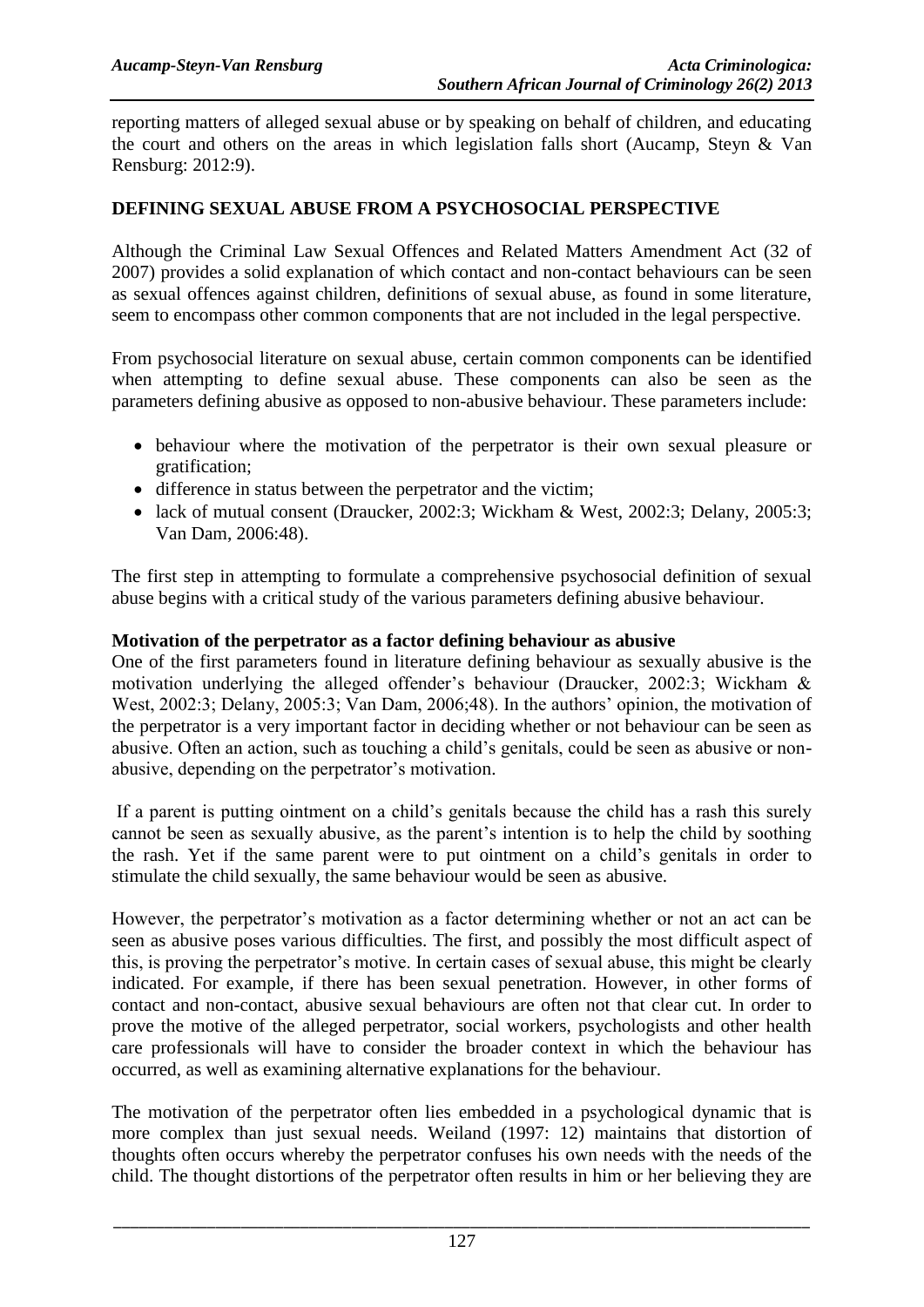meeting the emotional needs of the child, through meeting their own sexual and emotional needs. The child's needs in the sexually abusive exchange are therefore secondary to those of the perpetrator (Weiland, 1997:12; Draucker, 2002:3; Wurtele & Kenny, 2012:538). Spies (2006a:17-18) concurs and explains that the adult often turns to the child for nurturance and comfort further expecting the child to meet the adults unfulfilled emotional and sexual needs. The motivational drive behind child sexual offending is complex and regardless of various research, the question 'why' still cannot be fully answered (Gibson & Vandiver, 2008:35; Van Niekerk, 2007:101).

When behaviour is to be defined as sexually abusive, health care professionals ought to take into account all alternative hypotheses explaining both the behaviour and the motivation of the perpetrator. The motivation of the perpetrator can never lessen the harm done to a child through sexual abuse, yet it brings with it important information that can play a role in both sentencing and intervention planning of the perpetrator. Thorough assessment of the perpetrator, offending behaviour and rehabilitation potential therefore should form an integral part of child protection work (Van Niekerk, 2007:100).

### **Difference in status between the perpetrator and victim as a factor in defining behaviour as abusive**

The previous section debated the motivation of the perpetrator as one of the parameters defining sexual abuse. The second parameter highlighted in literature as important when defining sexual abuse refers to the difference in status between the perpetrator and the victim. This difference is a factor in defining behaviour as abusive, and includes the following:

- difference in developmental stages;
- an age difference of five years;
- difference in cognitive abilities;
- superior knowledge about sex; and/or
- power difference (Delany, 2005:3; Draucker, 2002:3; Van Dam, 2006: 48; Wickham & West, 2002:3).

When any of these factors are present, it can be argued that there is a difference in status which results in inequality between the perpetrator and the victim.

In the event of sexual abuse where the perpetrator is an adult, inequality is present in terms of all five of the above aspects that determine a difference in status. Sgroi, Blick and Porter (1982:9) maintain that the subordinate position of the child against the power and authority of the adult perpetrator enables the perpetrator to coerce the child into sexual compliance (Goodyear-Brown, Fath & Myers, 2012:4). Summit (as quoted by Garrison, 1998) concurs that no child is ready to deal with abuse by a trusted adult on whom they are entirely dependent. The basic subordination and powerlessness of children in their relationship with adults further contribute to their helplessness in abusive relationships. According to Summit (as quoted by Garrison, 1998) it is this helplessness that contributes to the later entrapment and eventual accommodation of the abuse by the child, as described in the Child Abuse Accommodation Syndrome. The authors are of the opinion that, in the case of an adult perpetrator, the power position of the perpetrator over the child includes not only the power of an adult position of authority, but also adult emotional power over the child brought about by grooming. This is not to overlook an adult perpetrator's physical power over the child owing to adult size and strength.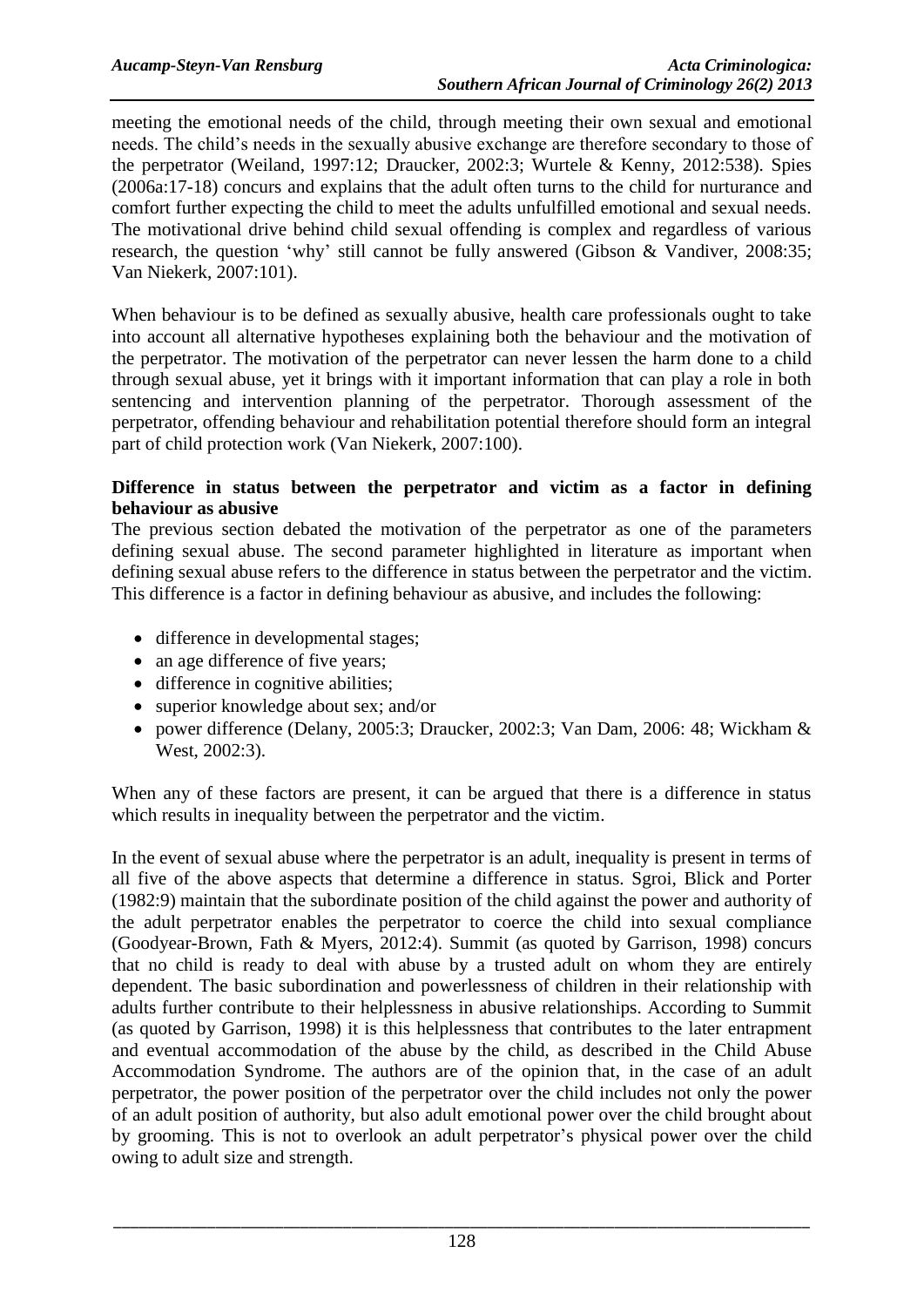However, a difference in status becomes more difficult to determine when sexually inappropriate interaction takes place between two children. Inequality caused by a difference in status can exist even among children, and one of them can be in a subordinate position because of the greater physical size of a peer. Furthermore, children in different developmental stages have different cognitive abilities, which can place one child at a disadvantage in terms of his knowledge and understanding of a sexual act proposed by an older, yet still minor child. Goodyear-Brown et al (2012:4) explain other situations that may result in a difference in status or power, maintaining that even hierarchical differences in social standing in a peer group may arguably add to the coercive nature of a sexual encounter. In the case of sexual play between children, or even sexually inappropriate exploration, the motivation is seldom sexual in nature. The purpose of highlighting these factors is not to label the child initiating the act as the offender or perpetrator, but rather to call attention to the fact that such a child's experience may be one of abuse giving rise to the same actions that are often reported by another child as sexual abuse (Goodyear-Brown et al, 2012:5). As the occurrences of sexually abusive behaviour perpetrated by young children are on the increase, it is important for health care professionals to critically review those factors that can be seen as a difference in status amongst children, even amongst children of the same age, and to realise the possible effects on the children involved.

The previous discussion directs the attention to the Constitutional Court Verdict with regards to Sections 15 and 16 of the Criminal Law (Sexual Offence and Related Matters) Amendment Act, 32 of 2007 that criminalise consensual sexual acts between adolescents. The Constitutional Court on the 3 October 2013 found that Sections 15 and 16 of the Act is unconstitutional as it infringes on adolescents rights to privacy and dignity. However, nonconsensual acts between children of any age still remains illegal and prosecutable (Gender Health & Justice Research Unit, 2013). Regardless of the decriminalisation of adolescent consensual sex, practitioners still need to consider variables of inequality when working with adolescents and guard against the assumption that all adolescent sexual encounters are consensual. The greatest challenge practitioners will face is educating law enforcement and the courts on inequality and the role this plays in both non-consensual and consensual adolescent sexual encounters.

When sexual abuse involves inequality, a stronger party (the alleged offender), for any of the above reasons, is forcing a weaker party (the child) to consent to sexual activity (Zabow & Kaliski, 2006:277). In psycho-legal terms, this can constitute undue influence imposed on the child's ability to consent. The issue of consent as a factor defining behaviour as sexual abuse will be discussed in the following section.

#### **Lack of mutual consent as a factor defining behaviour as abusive**

The inequality or difference in status that influences a child's ability to give consent has been highlighted. Consent is seen in some literature as a further factor in distinguishing between abusive and non-abusive behaviour (Wickham & West, 2002:3; Draucker, 2002:3; Delany, 2005:3; Van Dam, 2006:48). In a review of psycho-legal literature on the issue of consent, certain factors can be pointed out as playing a role in an individual's ability to give consent. Potonick and Pienaar (2006:272) state that, in order for an individual to give consent, the following prerequisites for valid consent are to be followed:

- that the subject is informed;
- that the subject is competent; and
- that the subject is not unduly influenced (voluntariness).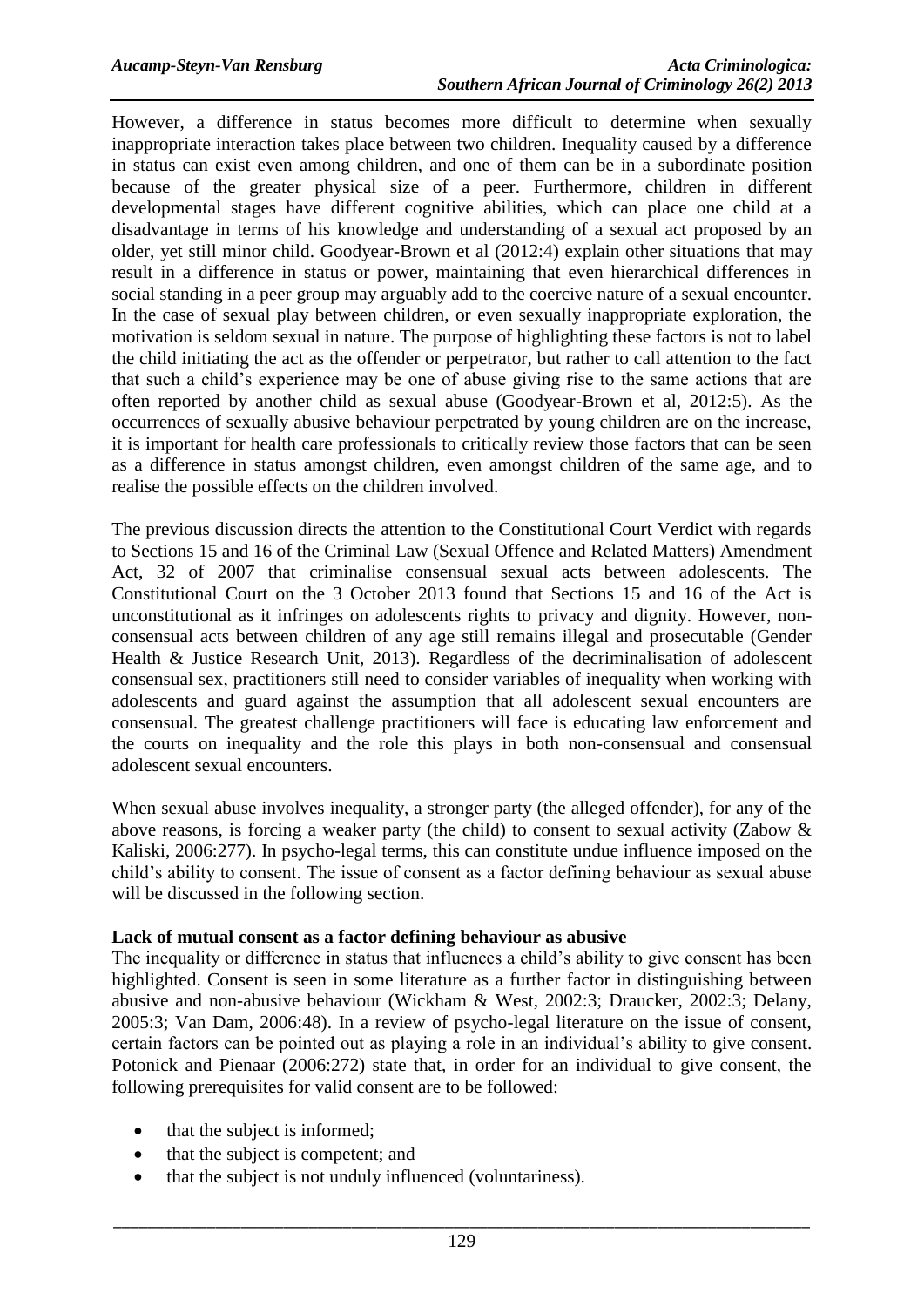The first prerequisite for a valid consent thus lies in the assumption that consent must be informed. The implication is that a child must have full knowledge and understanding of the nature of what he/she is consenting to, the significance of the sexual encounter, and the benefits, risks and reasonable alternatives for what he/she is consenting to (Potonick & Pienaar, 2006:272; Zabow & Kaliski, 2006:371).

The second prerequisite for a valid consent lies in the competency of the child to consent to a sexual act. The issue of a child's competency to consent to a sexual act is addressed by the Criminal Law Sexual Offence and Amendment Act (32 of 2007) insofar that Section  $(1)(3)(d)$  includes children under the age of 12 in the group who are seen as incapable in law of appreciating the nature of a sexual act and are therefore not deemed competent to consent to such an act (Minnie, 2009:545). Beauchamp and Childress (2001:76) state that a person is competent to make a decision if they have the capacity to:

- understand the information:
- make a judgement about the information in the light of their values;
- intend a certain outcome; and
- freely communicate their wishes.

Owing to the nature of their developmental abilities and levels of maturity, children are in no position to make a judgement about the appropriateness of a suggested sexual act. Their limited field of experience and their knowledge of social values regarding sexual abuse mean that they are unable to make an informed decision about sexual abuse. When considering helplessness as described by Summit (as quoted by Garrison, 1998) in the Child Abuse Accommodation Syndrome (CSAAS), it is clear that no child has equal power to say no or to anticipate the consequences of sexual involvement with an adult. The essence of helplessness as described in the CSAAS stands in stark contrast to valid consent. Furthermore, children who are sexually abused are not given due notice of the intended abuse, nor are they informed of the intended outcome of either a process of sexual grooming or the outcome or effect of the sexual interaction(s). It is therefore clear that children usually do not have the capacity to conform with or meet any of the above criteria in an abusive situation.

The last prerequisite for valid consent is voluntariness, which implies that the subject is not unduly influenced. According to Potonick and Pienaar (2006:277), this occurs when a stronger party influences a weaker party to the latter's detriment by using factors such as isolation, dependence, powerlessness, fear and deception. Truly voluntary consent can therefore be given only in the absence of these conditions. In child sexual abuse, and with specific reference to helplessness and entrapment as described in the CSAAS (Summit in Garrison, 1998), most, if not all, of these conditions are present.

The authors are further of the opinion that, in order for a child to give consent voluntarily, he or she must be sure that, should they withhold their consent, they would not suffer any negative consequences. Zabow and Kaliski (2006:371) concur, emphasising that one of the core elements impacting on a person's ability to give consent is the individual's right to withdraw consent at any given time. In the researchers' experience, this very seldom applies, since there is often an element of threat or bribery issued to obtain and maintain a child's apparent consent to the abusive act.

Abusive sexual behaviour refers to interaction in which there is a difference in status between the perpetrator and the child. Subsequently, the question that immediately arises is that of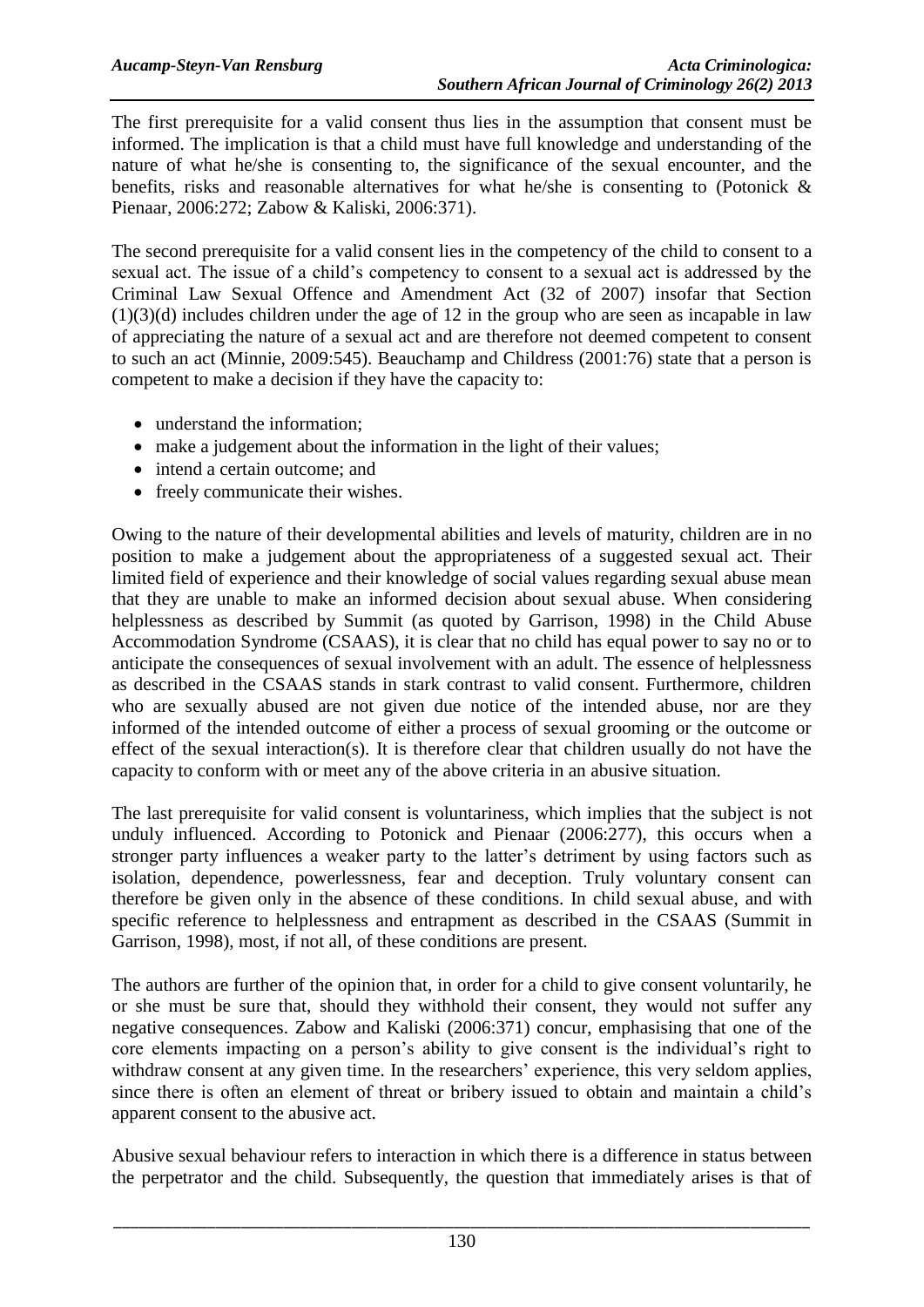whether a child is able to give consent to an action of which he or she knows less than a person who is older, wiser and physically bigger and in a position of authority over him or her (Finkelhor, 1995:54; Delany, 2005:3; Spies, 2006b:44). For this reason, situations in which children give consent, agree to cooperate, or even willingly and actively participate, are still abusive.

Further, it is important for health care professionals to be aware of the factors that influence a child's ability to give consent, so that, if necessary, this can be highlighted and explained to the child and his or her caregivers in a therapeutic process. Health care professionals also need to understand and make a clear distinction between consent as opposed to cooperation or willingness as a result of difference in status. The child could also have been sexually and emotionally groomed. The authors maintain that cooperation and willingness to comply do not inherently imply that a child has consented to a sexual act.

### **Concluding the parameters that define behaviour as sexual abuse**

Considering the various parameters defining sexually abusive behaviour, it is clear that an enormous responsibility rests on the shoulders of health care professionals when they are faced with the question of whether or not certain behaviour can be considered abusive. The authors are of the opinion that the various parameters cannot be viewed in isolation, but should rather be seen as an interlinking set of factors that, when viewed holistically, could assist professionals in determining whether or not certain behaviour can be seen as abusive.

It is vital for health care professionals always to view behaviour within the broader context in which it occurred. It is also important for alternative hypotheses that explain this behaviour, as well as that of the alleged perpetrator, to be taken into account when the motive underlying the behaviour as a determining factor in sexual abuse is considered. Health care professionals should further be informed about the various factors that can constitute inequality, especially in cases where both the victim and the perpetrator are minor children. A sound knowledge base of the CSAAS and the characteristics depicting the abusive reality is vital for all health care practitioners working with child sexual abuse.

# **REDEFINING SEXUAL ABUSE FROM A PSYCHOSOCIAL PERSPECTIVE**

As stated earlier, most definitions of sexual abuse found in literature focus on either the legal definition of sexual abuse or the psychosocial definition of abuse. As far as the South African context is concerned, the authors would like to redefine sexual abuse from a psychosocial perspective that integrates the legal parameters of behaviour that can be seen as abusive. The components that redefine child sexual abuse will be discussed to best explain the behaviours and situations that constitute this phenomenon.

The first component of a comprehensive definition of child sexual abuse is the legal definition of sexual abuse as outlined in the Criminal Law Sexual Offence Amendment Act 32 of 2007. This aspect, as summarised in the above definition, was extensively discussed earlier in this article.

When redefining the sexual abuse of children, the health care professional needs to take the categories and dynamics in the Child Sexual Abuse Accommodation Syndrome (*CSAAS*) into account. CSAAS, as described by Roland Summit during 1983 (as quoted by Garrison, 1998), reflects the compelling reality of sexual abuse for the victim. The CSAAS describes five categories, two of which are preconditions for the occurrence of sexual abuse. The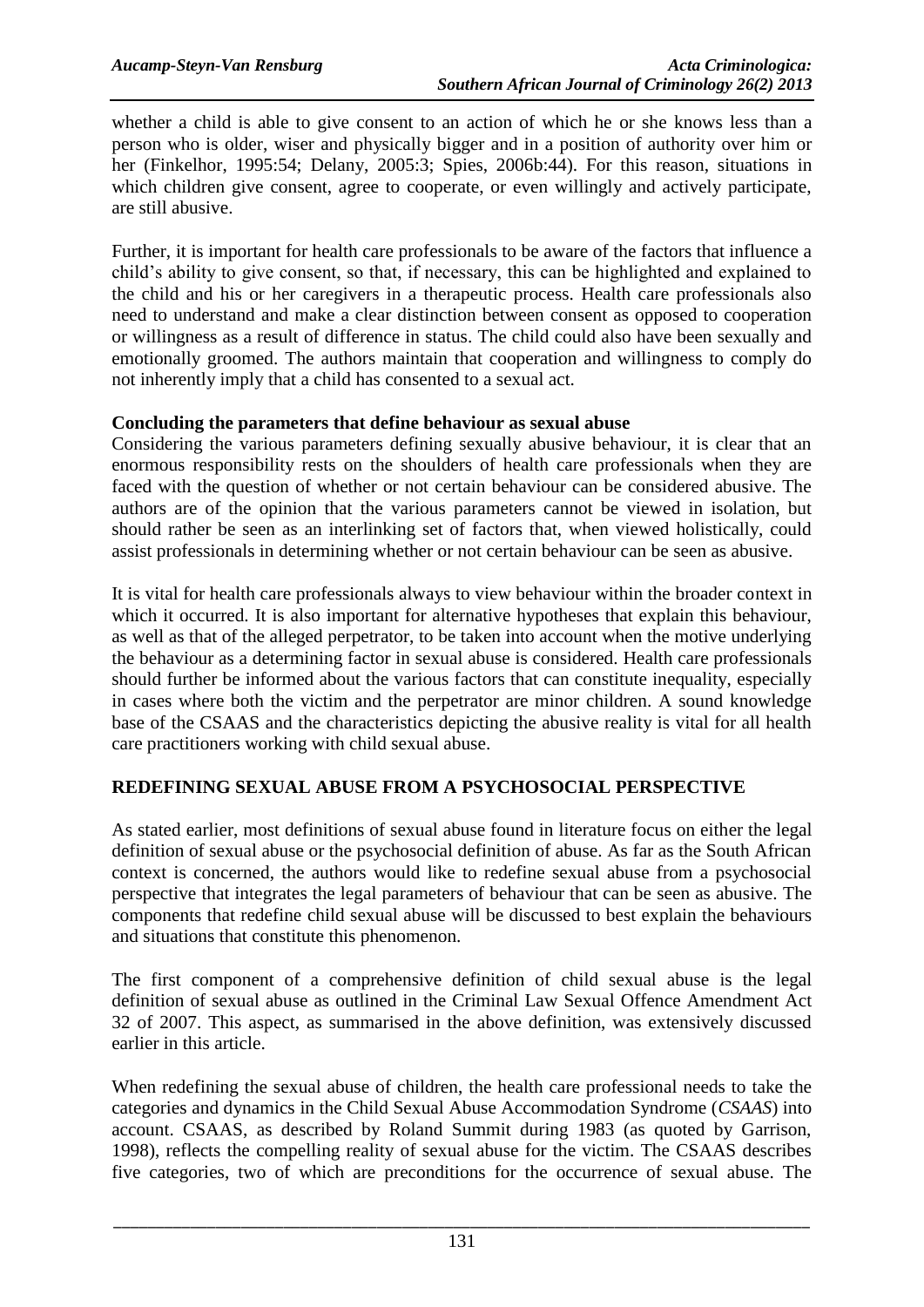remaining three categories are sequential contingencies which take on increasing variability and complexity. The five categories as described by Summit include secrecy, helplessness, entrapment and accommodation, delayed conflicted disclosure and retraction (Garrison, 1998:3-5). The characteristics of this syndrome, especially secrecy, helplessness and entrapment, corroborate the parameters that define sexually abusive behaviour.

After taking into account the legal definition of abuse and the reality of the characteristics of the abusive situation for the victim, the next aspect for consideration when attempting to redefine sexual abuse is the experience of the victim in this situation. Traumagenic dynamics, as described by Finkelhor and Brown (1985:530-541), illustrate the effect that the various trauma dynamics in conjunction with each other has on the child's unique experience of abuse. Four different traumagenic dynamics are identified:

- a) **Traumatic sexualisation**: The first dynamic explains how sexuality is shaped often in a dysfunctional and inappropriate manner through secondary gains and reward offered by the abuser for sexually inappropriate behaviour.
- b) **Stigmatisation**: The second dynamic operates on receiving negative messages within the abusive experience. These messages of badness, worthlessness, shame and guilt may be communicated overtly by the abuser or covertly through the secrecy of the abuse.
- c) **Betrayal**: Betrayal occurs when the child realises that someone they trust and depend upon is harming them. Betrayal may occur early on in abuse, but in the authors' experience the realisation of betrayal, especially amongst young children, often sets in much later.
- d) **Powerlessness**: A number of aspects of child sexual abuse play a role in powerlessness, not least being the repeated overruling and undesired invasion of the body (Finkelhor & Brown, 1985:530-541).

The traumagenic dynamics are generalised dynamics not necessarily unique to sexual abuse. It is the conjunction of these four dynamics in one set of circumstances that makes the trauma of sexual abuse unique and therefore different from other childhood traumas.

Faller (2003:22) highlights the fact that that the victim's perception of an abusive act is of great importance when it comes to whether or not their experience of the act will be traumatic (Wickham & West, 2002:3; Spies, 2006b:45; Gill, 2006:6). The child's unique experience or perception of an abusive incident is, in the authors' opinion, a vital component in the formulation of a psychosocial definition of sexual abuse. It can therefore be argued that, when attempting to redefine sexual abuse from a psychosocial perspective, the traumagenic dynamics should be considered in order to assist health care professionals in their understanding of what sexual abuse encompasses.

Following the discussion of the components that constitutes child sexual abuse the authors would like to conclude by redefining sexual abuse as follows:

 Exposure of a child to sexually inappropriate stimuli, that can include but are not limited to sexual penetration, sexual violation and compelling a child to witness sexual acts (Criminal Law Sexual Offence Amendment Act, 32 of 2007);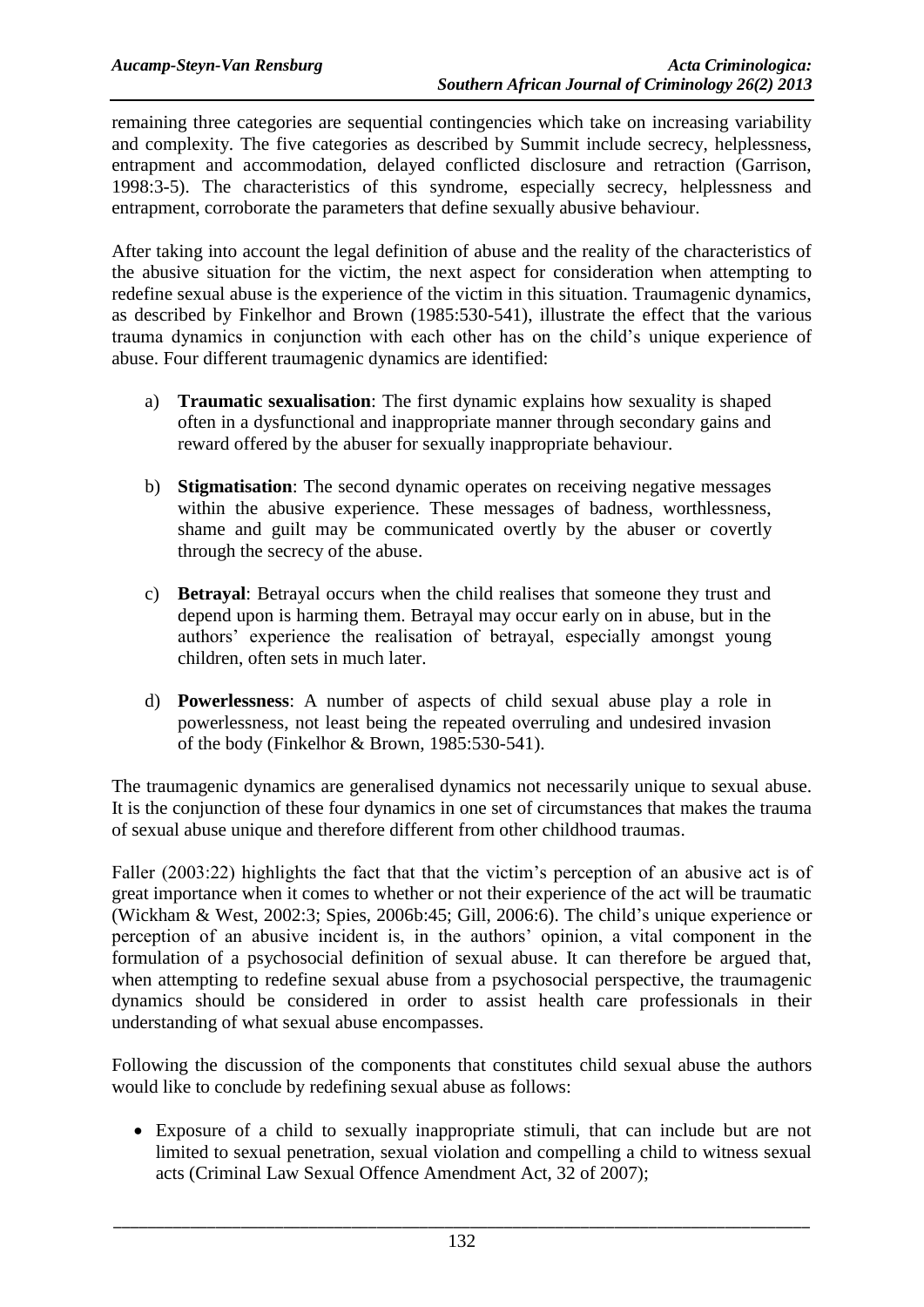- where the behaviour falls within the parameters defining sexually abusive behaviour that includes lack of mutual consent, inequality and a sexualized motive;
- correlation with the characteristics of secrecy, helplessness, entrapment and eventual accommodation of the abuse; and
- where the child's experience of the abuse is shaped by traumagenic dynamics of traumatic sexualisation, betrayal, powerlessness and stigmatisation, resulting in symptoms of abuse-related trauma. The absence of trauma and symptoms of abuserelated trauma does not, however, mean that sexual abuse did not take place.

# **CONCLUSION**

It is vital that, in working with children who have been sexually abused, it should not be the legal definition alone that is considered when defining an experience as abusive, but a more psycho-social definition should be considered. Although the legal definition of sexual abuse provides health care professionals with the legal parameters of what is considered prosecutable it falls short in capturing the full range of abusive behaviour, as well as the dynamics that forms an integrated part of child sexual abuse. Most psychosocial definitions of sexual abuse incorporate a wider range of behaviour that can be considered abuse, as to what is stipulated as such in the Criminal Law (Sexual Offences and Related Matters) Amendment Act, 32 of 2007. Psychosocial definitions, however, fail to truly capture the dynamics of sexual abuse when limited to a range of behaviours that are considered abusive. The phenomenon of the sexual abuse of children, and thus a definition of sexual abuse, is much more extensive than just a list of abusive behaviour but includes fundamental dynamics such as grooming, individual experiences and the effect of abuse on the individual child.

In order to effectively help sexually abused children and effectively prosecute offenders, health care professionals and law enforcement officers must have a clearly defined understanding of child sexual abuse. The authors definition of sexual abuse takes into consideration, not only the legal definition, but incorporates the characteristics of the reality of the abusive situation as set out in the Child Abuse Accommodation Syndrome, and also considers the conjunction of the four traumagenic dynamics evident in the effect of an abusive experience on a child. Through the proposed comprehensive definition of child sexual abuse, all role players are educated on all the variables that play a role in establishing whether or not an act can be considered abusive. The proposed definition promotes an understanding of the effect of abuse on the child as an integral facet of child sexual abuse. The inclusion of both the reality of the abusive situation and the effect of the abusive experience is necessary in the assessment of victim impact, therapeutic intervention and sentencing of offenders as indispensable components of child protection work.

A one sided approach limited to either the legal definition or a psychosocial definition listing a range of behaviours that can be considered sexually abusive will no longer suffice in effectively addressing the phenomenon of the sexual abuse of children. Effective child protection work begins with health care professionals, law enforcement officers and the public having a clearly defined understanding of the sexual abuse of children. The proposed definition of sexual abuse lays the foundation for a comprehensive understanding of child sexual abuse – the first step in answering the call to protect and effectively help sexually abused children.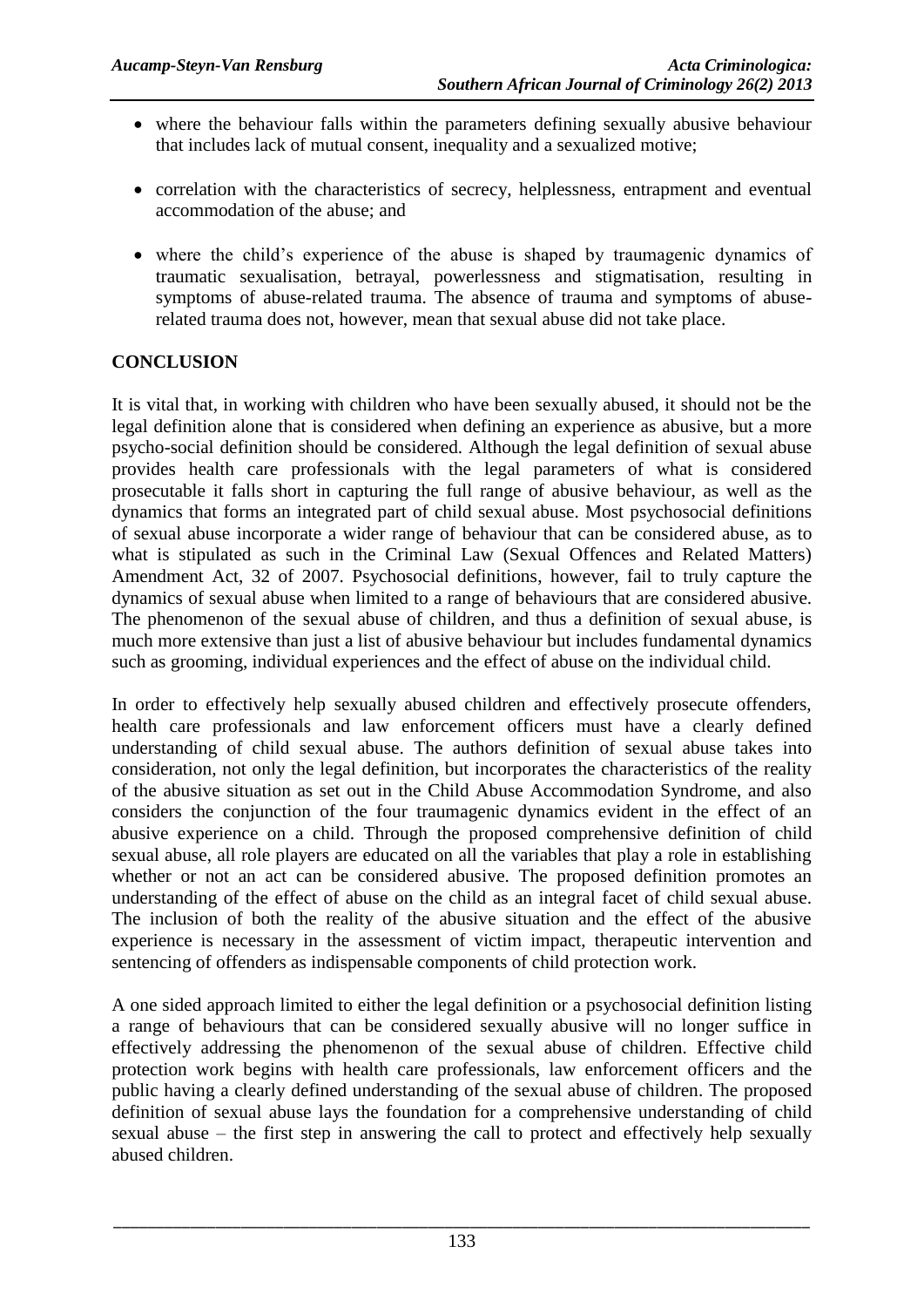# **LIST OF REFERENCES**

- Aucamp, L.P., Steyn, M.M. & Van Rensburg, E. 2012. A critical analysis of legislation pertaining to sexual abuse of children. *Child Abuse Research in South Africa*, January, 13(1): 1-10.
- Beaucamp, T.L. & Childress, J.F. 2001. *Principles of biomedical ethics*. London: Oxford University Press.
- Draucker, C.B. 2002. *Counselling survivors of childhood sexual abuse***.** London: Sage.
- Delany, A. 2005. *Child sexual abuse and exploitation in South Africa***.** CASE: Braamfontein.
- Faller, K.C. 2003. *Understanding and assessing child sexual maltreatment*. 2<sup>nd</sup> ed. London: Sage.
- Finkelhor, D. 1995. The victimization of children: A developmental perspective. *British Journal of Medical Psychology*, 74:379-397.
- Finkelhor, D. & Browne, A. 1985. The traumatic impact of child sexual abuse: A conceptualization. *American Journal of Orthopsychiatry*, October, 55(4):530-541.
- Garrison, A.H. 1998. Child Sexual Abuse Accommodation Syndrome: Issues of admissibility in criminal trails. *Institute for Psychological Therapies Journal*, 10:1-18. Available at: [http://www.itp-forensics.com/journal/volume 10](http://www.itp-forensics.com/journal/volume%2010) (accessed on: 28 June 2012).
- Gibson, C. & Vandiver, D.M. 2007. *Juvenile sex offenders. What the public needs to know*. Connecticut: Praeger.
- Gill, E. 2006. *Helping abused and traumatized children: Integrating directive and nondirective approaches*. London: Guilford Press.
- Goodyear-Brown, P., Fath, A. & Myers, L. 2012. Child sexual abuse. The scope of the problem. (Pp. 3-28). In P. Goodyear-Brown, (Ed.)*. Handbook of child sexual abuse. identification, assessment and treatment*. New Jersey: John Wiley & Sons.
- Minnie, D. 2009. Sexual offences against children. (Pp. 523-562). In T. Boezaart, (Ed.). *Child Law in South Africa.* Claremont: Juta.
- Potgieter, R. 2000. *Seksuele misbruik: 'n Oorsig*. Handout as part of a course in Forensic Assessment. Pretoria: Unpublished.
- Potonick, F. & Pienaar, W. 2006. Special Groups. (Pp. 271-286). In S. Kaliski, (Ed.). *Psycholegal assessment in South Africa*. Oxford: Oxford University Press.
- Sgrio, S.M., Blick, L.C. & Porter, F.S. 1982. A conceptual framework for child sexual abuse. (Pp. 9-38). In S.M. Sgrio, (Ed*.*). *Handbook of clinical interventions in child sexual abuse*. Lexington: Lexington Books.
- Solidariteit Helpende Hand. 2009. *Een kind elke 3 minute in SA verkrag*. Available at: htpp://www.helpendehand.co.za/mediaverklarings (accessed on: 12 April 2012).
- South Africa. 2007. *Criminal Law Sexual Offences and Related Matters Amendment Act 32 of 2007*. Pretoria: Government Printer.
- Spies, G.M. 2006a. An explanation of the dynamics of incest families (Pp. 3-21). In G.M. Spies, (Ed.). *Sexual abuse. Dynamics, assessment & healing***.** Pretoria: Van Schaik.
- Spies, G.M. 2006b. The effect of child abuse on a child. (Pp. 44-61). In G.M. Spies, (Ed.). *Sexual abuse. Dynamics, assessment & healing***.** Pretoria: Van Schaik.
- Stop it now. 2008. *What is considered child sexual abuse*. Available from http://www.stopitnow.org (accessed on: 20 August 2011).
- Summit, R. 1983. In A.H. Garrison, 1998. Child Sexual Abuse Accommodation Syndrome: Issues of admissibility in criminal trails. *Institute for Psychological Therapies Journal*, 10:1-18). Available at: [http://www.itp-forensics.com/journal/volume 10](http://www.itp-forensics.com/journal/volume%2010) (accessed on: 28 June 2012).
- The Gender Health and Justice Research Unit. 2013. *Summary of the Constitutional Court Judgement on Sections 15 & 16 of the Sexual Offences Act, pertaining to consensual*